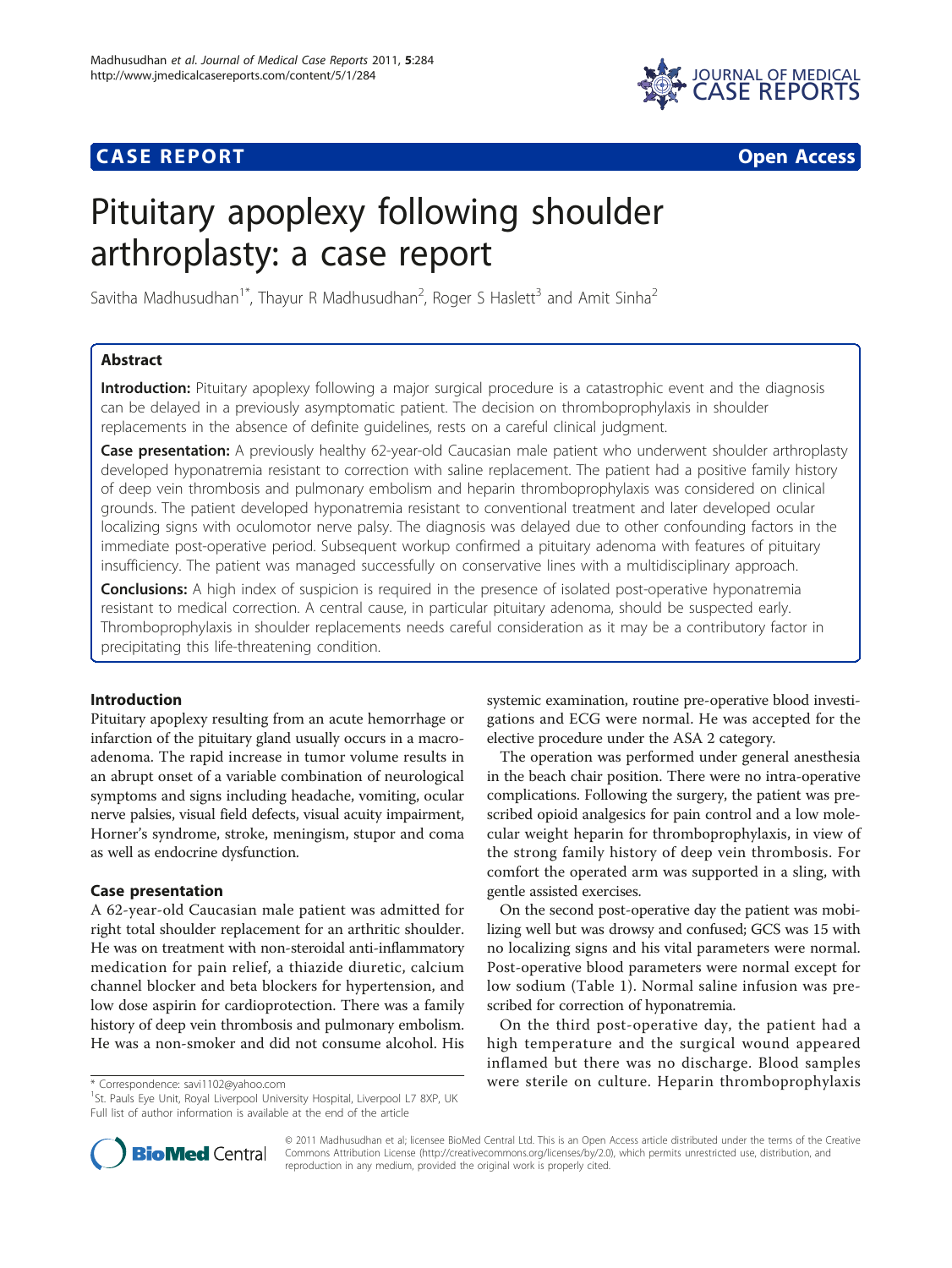| Date                        | Sodium | Potassium | Urea | Creatinine | Glucose | <b>CRP</b> | LFT    |
|-----------------------------|--------|-----------|------|------------|---------|------------|--------|
| pre-op                      | 137    | 4.1       | 7.0  | 84         | $4 - 8$ | 3 I J      | Normal |
| $2st$ post-op day           | 127    | 4.4       | 4.4  | 94         | 4.9     | 34 U       |        |
| 5 <sup>th</sup> post op day | 128    |           | 6.8  | 126        |         |            |        |
| 7 <sup>th</sup> post op day | 132    |           | 8.5  | 118        |         |            |        |
| 4 weeks post op             | 138    | 3.8       | 5.9  | 14         | 6.3     |            |        |

<span id="page-1-0"></span>Table 1 Blood biochemistry values (all values in mmol/L)

was discontinued and mechanical thromboprophylactic measures were instituted.

Over the next 48 hours, the patient complained of increasing bilateral frontal headaches with onset of binocular diplopia on the fifth post-operative day which was closely followed by increased urinary output, worsening confusion and drowsiness. The patient was transferred to the acute medical unit for further evaluation and management.

In the acute medical unit, the patient continued to be drowsy but oriented. His vital observations were normal. The GCS was 13 with no neck stiffness or photophobia. His speech was normal with good swallowing reflexes. There were no motor or sensory deficits in any of the four limbs. His gait was normal, Rhomberg's sign was negative and there were no other localizing signs. His bladder and bowel functions were normal.

Ophthalmologic evaluation at this stage recorded visual acuities of 6/5 in the right eye and 6/9 in the left eye. The pupils were equal and reacting normally to light with brisk direct and consensual reflexes. There was no anisocoria. Fundus examination revealed normal optic discs with well-defined margins and normal retinal vasculature. A complete ptosis of the right upper eyelid and restriction of adduction, elevation and depression in the right eye suggested a pupil-sparing right complete third nerve palsy. A computed tomography (CT) brain scan (Figure 1) was requested to rule out any compressive pathology causing this nerve palsy, which revealed a low attenuation signal in the pituitary fossa suggestive of either a thrombosed aneurysm or a bleed into the pituitary gland. Pituitary function tests and an endocrinologist's opinion were requested. Pituitary profile and synacthen stimulation tests suggested pan-hypopituitarism (Table [2](#page-2-0), Table [3](#page-2-0)). It is important to note that recent onset central adrenal insufficiency (secondary to apoplexy), often has an adequate serum cortisol response to ACTH. He was prescribed hydrocortisone and thyroxine replacement therapy.

In the next 24 hours, he complained of reduced vision in his left eye; visual acuities now measured 6/5 in the right eye and 6/12 in the left eye; color desaturation in the temporal hemifields was noted, using a red target. A confrontation field test suggested superior bitemporal quandrantanopia; more accurate examination with automated perimetry was not possible, given the patient's condition. His optic discs continued to be normal. Repeat blood tests were normal except for low sodium and low hemoglobin levels (Table 1). Thiazides were discontinued and oral ferrous sulfate supplementation was initiated.

He was optimized medically and transferred to a tertiary center for further evaluation. An MRI scan of his brain further confirmed that the pituitary stalk was markedly deviated to the right with an enhancing area in the pituitary fossa, suggesting an adenoma. There was no extension of the pituitary into the suprasellar cistern and the chiasm was not compressed. His internal carotid artery anatomy was normal. He was managed further on conservative lines and discharged on hydrocortisone and thyroxine supplements, and testosterone replacement therapy.

On subsequent review, visual acuities had recovered to 6/5 in both eyes; color vision was normal; diplopia had resolved with fully restored extra-ocular movements. There was no ptosis, indicating good recovery from the third nerve palsy. A repeat MRI scan of our patient's



Figure 1 Coronal CT scan showing the pituitary infarct.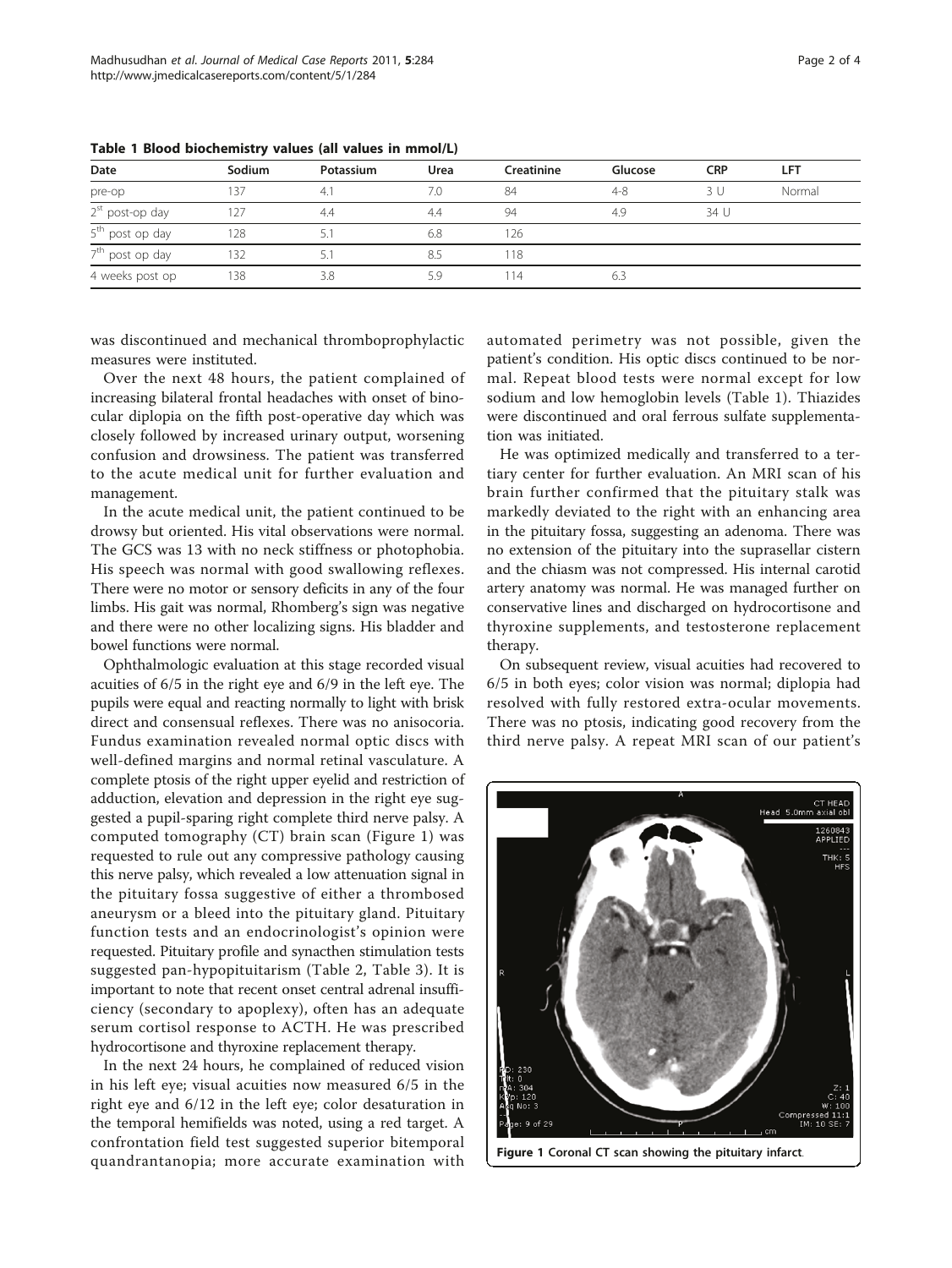<span id="page-2-0"></span>Table 2 Hormonal values: 5<sup>th</sup> post op day and at 1 year follow-up

| Date                                                                | Free T4 TSH |          | LH – | FSH |  | Prolac-tin Corti-sol Free-testos-terone Testos-terone ACTH |          | <b>SHBG</b> |
|---------------------------------------------------------------------|-------------|----------|------|-----|--|------------------------------------------------------------|----------|-------------|
| 5 days post op 6 pm/L 0.36 mu 0.3 u 0.7 u 17 mu/l 30 nm/L 0.02 nm/L |             |          |      |     |  |                                                            | 0.1 nm/L |             |
| 4 weeks post op 12                                                  | pm/L        | 1.3 mu/L |      |     |  |                                                            |          | 16 nm/l     |

brain at three months showed a small residual adenoma in the right pituitary fossa with the gland displaced to the left. He was discharged from active care on successful recovery and is being followed up on elective outpatient medical, ophthalmology and shoulder clinics.

## **Discussion**

The clinical presentation of pituitary apoplexy can be variable. Although in retrospect our patient had some of the classical findings - headache, altered mental status, oculomotor nerve palsy and visual field loss and persistent hyponatremia, resistant to medical correction - in the presence of confounding factors including the use of thiazide diuretics, expected transient fluid-electrolyte imbalance following general anesthesia and surgical blood loss [[1\]](#page-3-0), and the suspicion of sepsis in the immediate post-operative period, the diagnosis was delayed until the evolution of ophthalmic signs. These signs prompted radiological imaging and a definite diagnosis. Pituitary apoplexy presenting as hyponatremia secondary to hormone deficient adrenal insufficiency, following orthopedic surgery is documented, [[2\]](#page-3-0) but requires a high index of suspicion for investigations to be directed towards an early diagnosis.

Cranial nerve involvement in pituitary tumor and apoplexy has been well described. Compression of the oculomotor nerve in its intra-cavernous course as the gland swells and impinges on the cavernous sinus, commonly gives rise to mydriasis, limitation of eye movement and ptosis in that sequence [[3\]](#page-3-0). The superficially located pupillomotor fibers are easily prone to compression from space-occupying lesions, while microvascular disease affecting the vasa nervosum in the main nerve trunk usually spares the pupillary fibers. Pupillary involvement provides an important clue in differentiating medical and surgical causes, although pupillary sparing does not always exclude a compressive lesion. Pituitary apoplexy can cause a sudden increase in the size of a pre-existing pituitary tumor and temporary impingement on the optic chiasm giving rise to bitemporal hemianopia and impaired vision.

#### Table 3 Synacthen test

| 5 days post op   | 0 mins - 321 nmol/L<br>65 mins - 214 nmol/L     |
|------------------|-------------------------------------------------|
| 12 weeks post op | $0$ mins - 452 nmol/l<br>$65$ mins - 299 nmol/L |

Despite various medications and medical interventions, head trauma and pregnancy have been described as being causative of pituitary apoplexy [[4-6](#page-3-0)] along with spontaneous bleeding into a pituitary neoplasm, when associated precipitating factors are not always easily identifiable [\[7](#page-3-0)]. Following major surgeries, hemodilution, hypotension, anti-coagulation and stress have all been implicated as risk factors. Pre-operatively our patient was asymptomatic and there were no signs of intra-cranial mass effect or pituitary dysfunction from the pituitary adenoma. Therefore further investigations were not carried out. With no definite identifiable factors responsible for his post-operative intra-tumor bleed, we believe heparin treatment might have been contributory in precipitating clinically symptomatic pituitary apoplexy. There are other reported cases of anticoagulation therapy precipitating pituitary tumor apoplexy [[8\]](#page-3-0).

Deep vein thrombosis and pulmonary embolism are recognized complications of total hip and knee arthroplasty [[9\]](#page-3-0) and definite guidelines for prevention and treatment of these complications exist for effective perioperative management. However no guidelines exist for elective shoulder replacements. Several case reports and the occurrence of deep vein thrombosis and pulmonary embolism following shoulder replacements have been described in the published literature [[10-13](#page-3-0)]. Due to the paucity of available evidence for thromboprophylaxis in shoulder replacements, the operating surgeon in many situations has to use his clinical judgment. In our patient, there was a strong family history of deep vein thrombosis and pulmonary embolism and low molecular weight heparin thromboprophylaxis was instituted. Until definite evidence and guidelines are available, heparin therapy in shoulder replacements will need careful consideration.

#### Conclusion

Pituitary apoplexy as a cause of persistent hyponatremia resistant to medical correction is possible following shoulder replacement surgery. The presentation may be atypical particularly in the presence of various confounding factors in the peri-operative period. A multidisciplinary team input is required, for better management and for preventing life-threatening complications. Conservative management with hormone replacement is successful in patients even with delayed presentation and diagnosis.